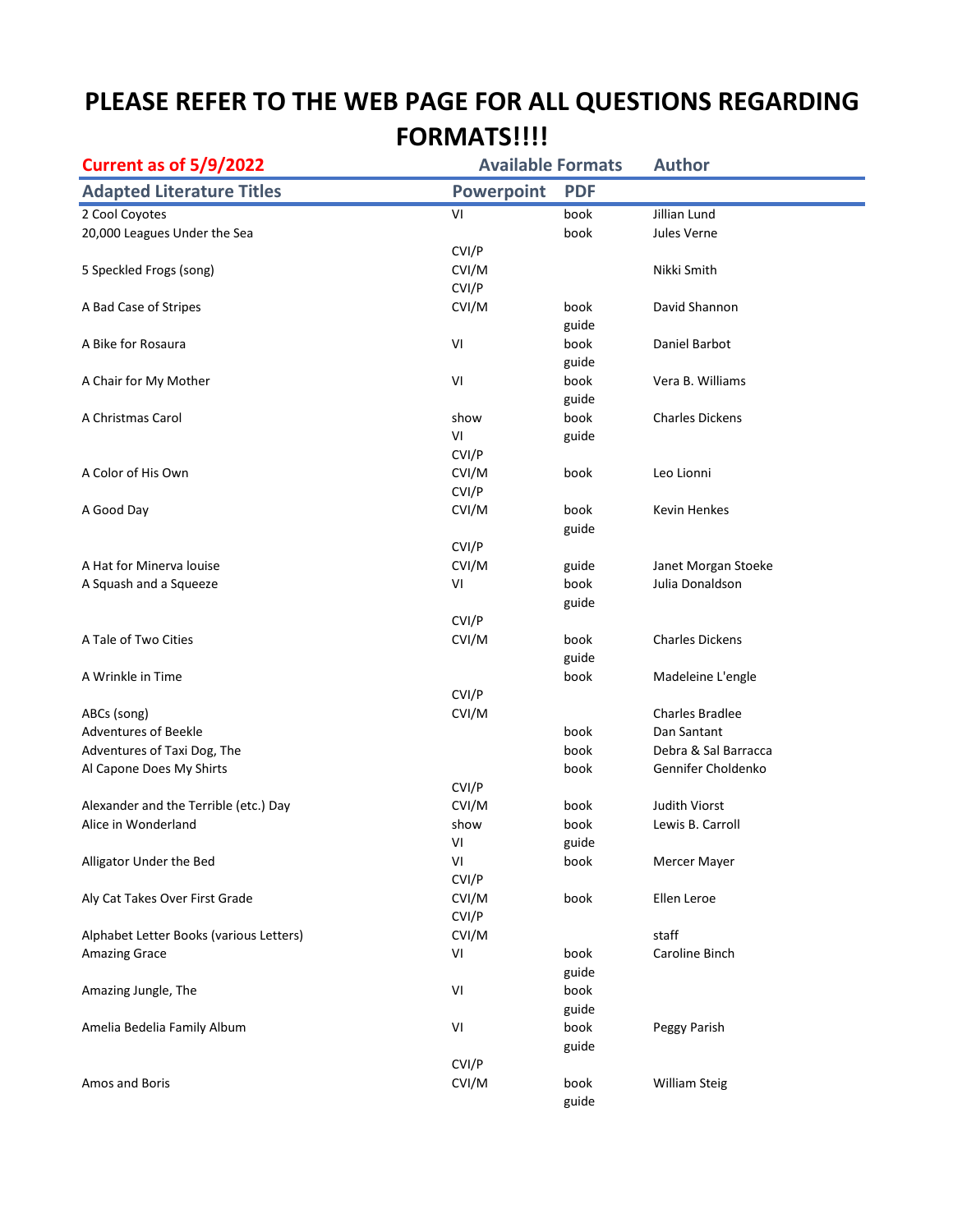|                              | CVI/P      |       |                              |
|------------------------------|------------|-------|------------------------------|
| And Tango Makes 3            | CVI/M      | book  | Justine Richardson           |
|                              | CVI/P      | book  |                              |
| Animal Farm                  | CVI/M      | guide | George Orwell                |
|                              | CVI/P      |       |                              |
| <b>Animal Habitats</b>       | CVI/M      |       | LS Adapted Lesson            |
|                              | CVI/P      |       |                              |
| Animals Adapt                | CVI/M      | book  | LS Adapted Lesson            |
|                              | CVI/P      |       |                              |
| <b>Animals Eat Plants</b>    | CVI/M      |       | LS Adapted Lesson            |
|                              | CVI/P      |       |                              |
| Are You My Mother?           | CVI/M      | book  | P.D. Eastman                 |
|                              |            | guide |                              |
|                              |            | book  |                              |
| Art Lesson, The              | VI         | guide | Tomie DePaola                |
|                              | CVI/P      |       |                              |
| Arthur's Christmas           | CVI/M      | book  | Marc Brown                   |
|                              |            | guide |                              |
|                              | CVI/P      |       |                              |
| Arthur's Eyes                | CVI/M      | book  | Marc Brown                   |
| At Your Service              | VI         | guide | <b>JM Sheriden</b>           |
|                              | CVI/P      |       |                              |
| <b>Aunt Flossie's Hats</b>   | CVI/M      | book  | Elizabeth Fitzgerald Howard  |
|                              |            | guide |                              |
|                              | CVI/P      |       |                              |
| Baby Bumblebee (song)        | CVI/M      |       | Stanley Murphy;              |
| Baby Shark (song)            | <b>CVI</b> |       |                              |
| <b>Bad Habits</b>            | VI         | book  | <b>Berenstains</b>           |
|                              |            | guide |                              |
| Be Quiet, Marina             |            | book  | Kristen Debear               |
| Bear Snores On               | VI         | book  | Karma Wilson                 |
|                              |            | guide |                              |
|                              | CVI/P      |       |                              |
| Bear Stays Up                | CVI/M      | book  | Karma Wilson                 |
|                              |            | guide |                              |
| <b>Because of Winn Dixie</b> |            | book  | Kate DiCamillo               |
| <b>Beezus and Ramona</b>     |            | book  | <b>Beverly Cleary</b>        |
| Beowulf                      |            | book  | Tolkien                      |
| Best Teacher Ever, The       | show       | book  | Mercer Mayer                 |
|                              | VI         | guide |                              |
| <b>Big Pumpkin</b>           | show       | book  | Erica Silverman              |
|                              | VI         | guide |                              |
| <b>Big Red Barn</b>          | show       | book  | Margaret Wise Brown          |
|                              | CVI/P      |       |                              |
|                              | CVI/M      | guide |                              |
|                              | CVI/P      |       |                              |
| Biggest Snowman Ever, The    | CVI/M      | book  | Steven Kroll                 |
|                              | CVI/P      |       |                              |
| Biggest, Strongest, Fastest  | CVI/M      | book  | <b>Steve Jenkins</b>         |
| <b>Black Beauty</b>          | show       |       | Anna Sewell                  |
| <b>Blue Day</b>              | VI         | book  | <b>Bradley Trevor Greive</b> |
|                              |            | guide |                              |
| Bonnie on the Beach          | show       | book  | Susan McCloskey              |
|                              | VI         | guide |                              |
| Book of Jewish Holidays, The |            | book  | Grosset & Dunlap             |
| Boy and Bot                  |            | book  | Ame Dyckman                  |
| Boy Who Cried Ninja, The     |            | book  | Alex Latimer                 |
|                              |            |       |                              |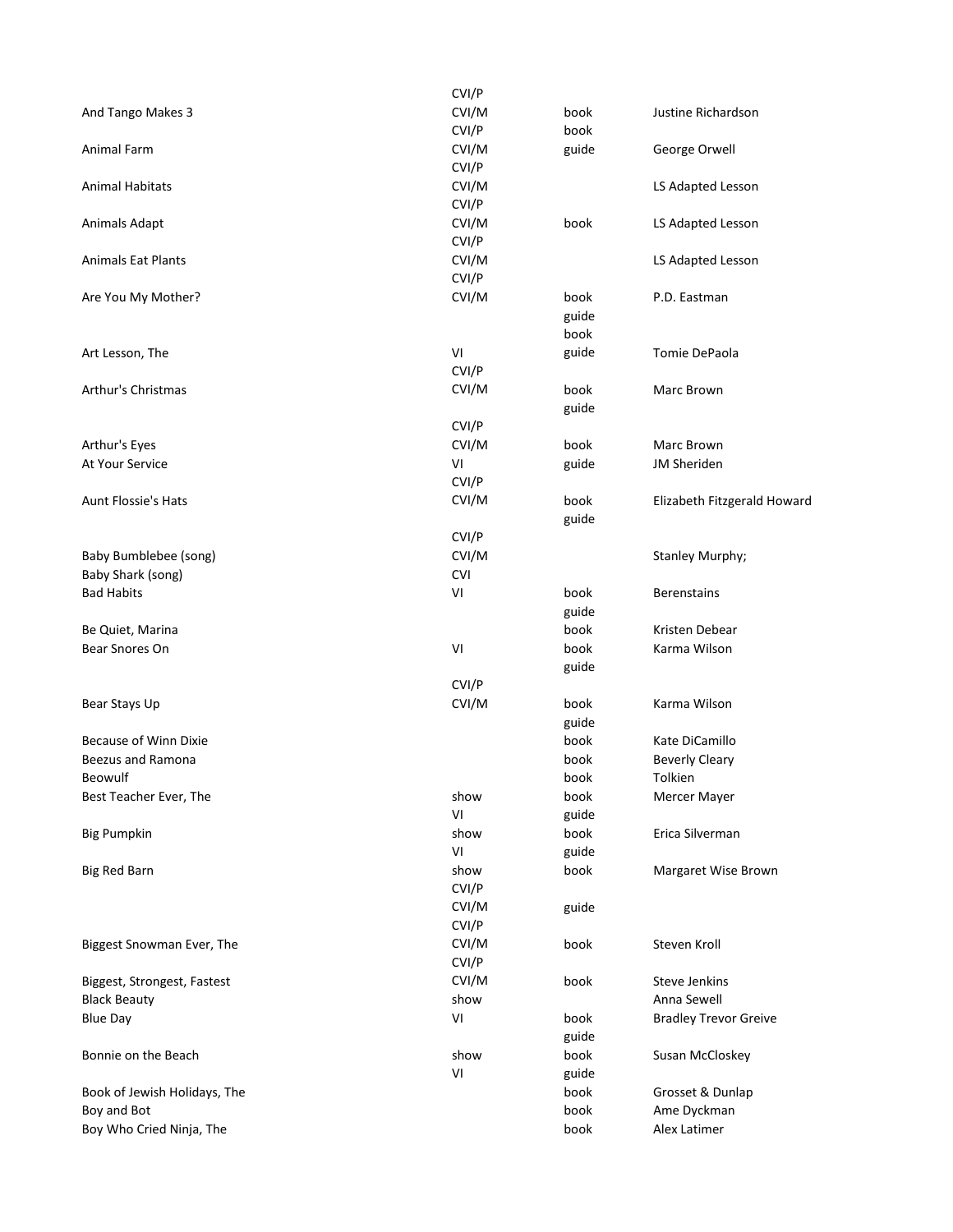| Boy with Pink Hair, The               |            | book  | Perez Hilton              |
|---------------------------------------|------------|-------|---------------------------|
| Bridge to Terebithia, The             |            | book  | Katherine Paterson        |
| Brown Bear, Brown Bear                | show       | book  | Eric Carle                |
| <b>Brush Well</b>                     | show       | book  | Katie S. Bagley           |
| <b>Butterfly Life Cycle</b>           |            | book  | LS Adapted Lesson         |
| Call of the Wild                      |            | book  | Jack London               |
| Calm Down Time                        |            | book  | <b>Elizabeth Verdick</b>  |
| Cam Jansen Baseball Mystery           |            | book  | David A. Adlerin          |
|                                       | CVI/P      |       |                           |
| Can I Play Too?                       | CVI/M      | book  | Mo Willems                |
| Candy Corn Contest, The               |            | book  | Patricia Reilly Giff      |
|                                       | CVI/P      |       |                           |
| Caps For Sale                         | CVI/M      | book  | Esphyr Slobodkina         |
| Cat In the Hat, The                   |            | book  | Dr. Seuss                 |
|                                       |            | guide |                           |
|                                       | CVI/P      |       |                           |
| Cat's Colors                          | CVI/M      | guide | Jane Cabera               |
| Cay, The                              |            | book  | Theodore Taylor           |
| Charlie and the Chocolate Factory     |            | book  | Roald Dahl                |
| Charlotte's Web                       | show       | book  | E. B. White               |
|                                       | VI         |       |                           |
| Chicka Chicka Boom Boom               | show       | book  | Bill Martin, Jr.          |
| Chrysanthemum                         | VI         | book  | <b>Kevin Henkes</b>       |
| Civil War, The                        |            | book  |                           |
|                                       | CVI/P      |       |                           |
| Clap Your Hands                       | CVI/M      | book  | Lorinda Bryan Cauley      |
|                                       |            | guide |                           |
|                                       | CVI/P      |       |                           |
| Clifford's First Christmas            | CVI/M      | book  | Norman Bridwell           |
|                                       |            | guide |                           |
| Clouds                                |            | book  | <b>ESS Adapted Lesson</b> |
| Cloudy, with a Chance of Meatballs    |            | book  | Judi Barrett              |
|                                       |            | guide |                           |
| Cockeral Mouse and The Little Red Hen |            | book  | Jess Stockham             |
| Colors of Us                          | VI         |       | Karen Katz                |
|                                       | CVI/P      |       |                           |
| <b>Community Soup</b>                 | CVI/M      | guide | Alma Fullerton            |
| Constellations                        |            | book  | <b>ESS Adapted Lesson</b> |
|                                       | CVI/P      |       |                           |
| Cookie Tantrum                        | CVI/M      |       | Deborah Blumenthal        |
| Corduroy                              |            | book  | Don Freeman               |
|                                       |            | guide |                           |
| <b>Count 1-10</b>                     | <b>CVI</b> |       |                           |
| Coyote: A Trickster Tale              |            | book  | <b>Gerald McDermott</b>   |
| Crayon's Book of Colors               |            | book  | Drew Daywalt              |
| <b>Creepy Carrots</b>                 |            | book  | Aaron Reynolds            |
| Cricket in Times Square               |            | book  | George Selden             |
|                                       | CVI/P      |       |                           |
| Day the Crayons Quit, The             | CVI/M      | book  | Drew Daywalt              |
|                                       | CVI/P      |       |                           |
| Dear Zoo                              | CVI/M      | book  | Rod Campbell              |
| Deep Blue Sea, The                    |            | book  | Audrey Wood               |
| Diary of Anne Frank, The              | show       | book  | Anne Frank                |
|                                       | VI         | guide |                           |
| Doctor Dolittle                       |            | book  | Hugh Lofting              |
| Dog's Colorful Day                    | VI         | book  | Emma Dodd                 |
|                                       |            | guide |                           |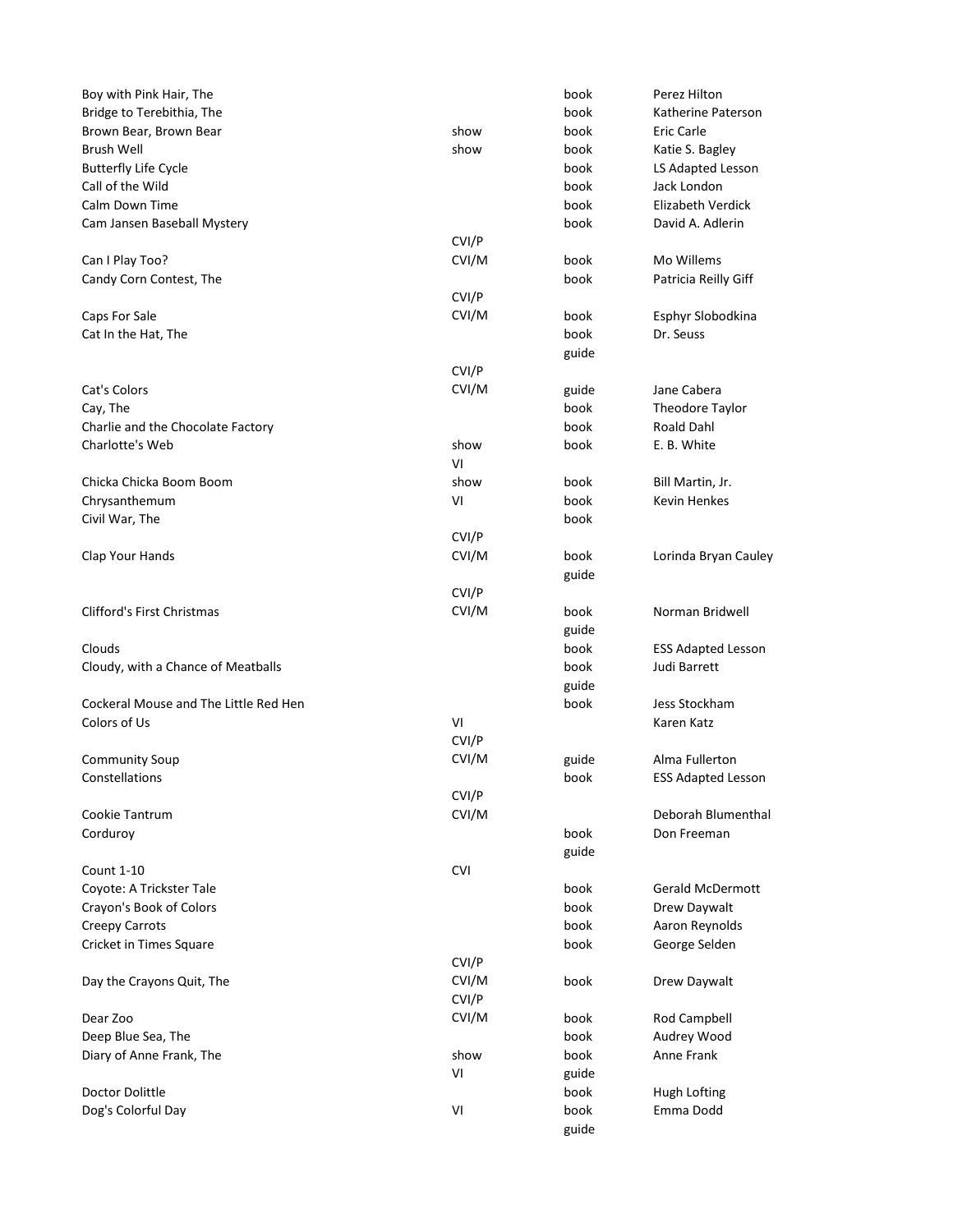| Dolphins                                        |               | book  | <b>Becky Baines</b>     |  |
|-------------------------------------------------|---------------|-------|-------------------------|--|
| Don't Let the Pigeon Drive the Bus              |               | book  | Mo Williams             |  |
|                                                 | VI            |       |                         |  |
| Don't Push The Button                           | CVI/M         | book  | <b>Bill Cotter</b>      |  |
|                                                 |               | guide |                         |  |
| Dr. DeSoto                                      |               | book  | <b>William Steig</b>    |  |
|                                                 | CVI/P         |       |                         |  |
| Duck On a Bike                                  | CVI/M         | book  | David Shannon           |  |
| Eclipse                                         | show          | book  | Stephenie Meyer         |  |
| Ecosystems                                      |               | book  | LS Adapted Lesson       |  |
| Ecosystems: Changing the World                  |               | book  | Natalie Rompella        |  |
| <b>Election Day</b>                             | VI            | book  | <b>Sherlock Staff</b>   |  |
|                                                 | CVI/P         |       |                         |  |
| Elf on the Shelf                                | CVI/M         | book  | Aebersold & Bell        |  |
| Emma Kate                                       |               | book  | Patricia Polacco        |  |
| Endangered                                      |               | book  | Eliot Schrefer          |  |
| Ender's Game                                    |               | book  | <b>Orson Scott Card</b> |  |
| <b>Enemy Pie</b>                                |               | book  | Derek Munson            |  |
| Everybody Works                                 |               | book  | <b>Sherlock Staff</b>   |  |
| <b>Exploring Physical Properties - Touch 1</b>  |               | book  | PS Adapted Lesson       |  |
| <b>Exploring Physical Properties 1</b>          |               | book  | PS Adapted Lesson       |  |
| <b>Exploring Physical Properties 2</b>          |               | book  | PS Adapted Lesson       |  |
| <b>Exploring Physical Propterties - Touch 2</b> |               | book  | PS Adapted Lesson       |  |
| Fall of the House of Usher, the                 |               | book  | Edgar Allen Poe         |  |
| Feelings Book, The                              |               | book  | <b>Todd Parr</b>        |  |
| <b>First Day Jitters</b>                        | show<br>CVI/P | book  | Julie Danneberg         |  |
| Five Little Ducks (song)                        | CVI/M         |       | Denise Fleming          |  |
|                                                 | CVI/P         |       |                         |  |
| Five Little Pumpkins                            | CVI/M         | book  | Dan Yaccarino           |  |
| <b>Flat Stanley</b>                             | VI            | book  | Jeff Brown              |  |
|                                                 | CVI/P         |       |                         |  |
| Flat Stanley at the Firehouse                   | CVI/M         | book  | Jeff Brown              |  |
| Flowers for Algernon                            |               | book  | Daniel Keyes            |  |
| Flu Shot, The                                   |               | book  | Kathy Staugler          |  |
|                                                 | CVI/P         |       |                         |  |
| <b>Food Chain</b>                               | CVI/M         |       | LS Adapted Lesson       |  |
| Fox and the Hound, The                          |               | book  | Daniel Mannix           |  |
| Frankenstein                                    |               | book  | Mary Shelley            |  |
| Freak the Mighty                                | show          | book  | Rodman Philbrick        |  |
| Frederick                                       |               | book  | Leo Lionni              |  |
| Frindle                                         |               | book  | <b>Andrew Clements</b>  |  |
|                                                 |               | guide |                         |  |
| Frog and Toad All Together                      |               | book  | Arnold Lobel            |  |
| Frog and Toad All Year                          |               | book  | Arnold Lobel            |  |
| Frog and Toad are Friends                       |               | book  | Arnold Lobel            |  |
| Froggy's Baby Sister                            |               | book  | Jonathan London         |  |
| From Head to Toe                                |               | book  | Eric Carle              |  |
| From The Mixed Up Files Of                      | show          | book  | E.L. Konigsburg         |  |
| Frosty the Snowman                              |               | book  | Steve Nelson            |  |
| <b>Funny Farm</b>                               |               | book  | Mark Teague             |  |
| Germs are Not for Sharing                       |               | book  | Elizabeth Verdick       |  |
| Ghost of Fossil Glen, The                       | show          | book  | Cynthia DeFelice        |  |
| Gilberto and the Wind                           | VI            |       | Marie Hall Ets          |  |
|                                                 | CVI/P         |       |                         |  |
| Gingerbread Baby                                | CVI/M         | book  | Jan Brett               |  |
|                                                 | <b>CVI</b>    | guide |                         |  |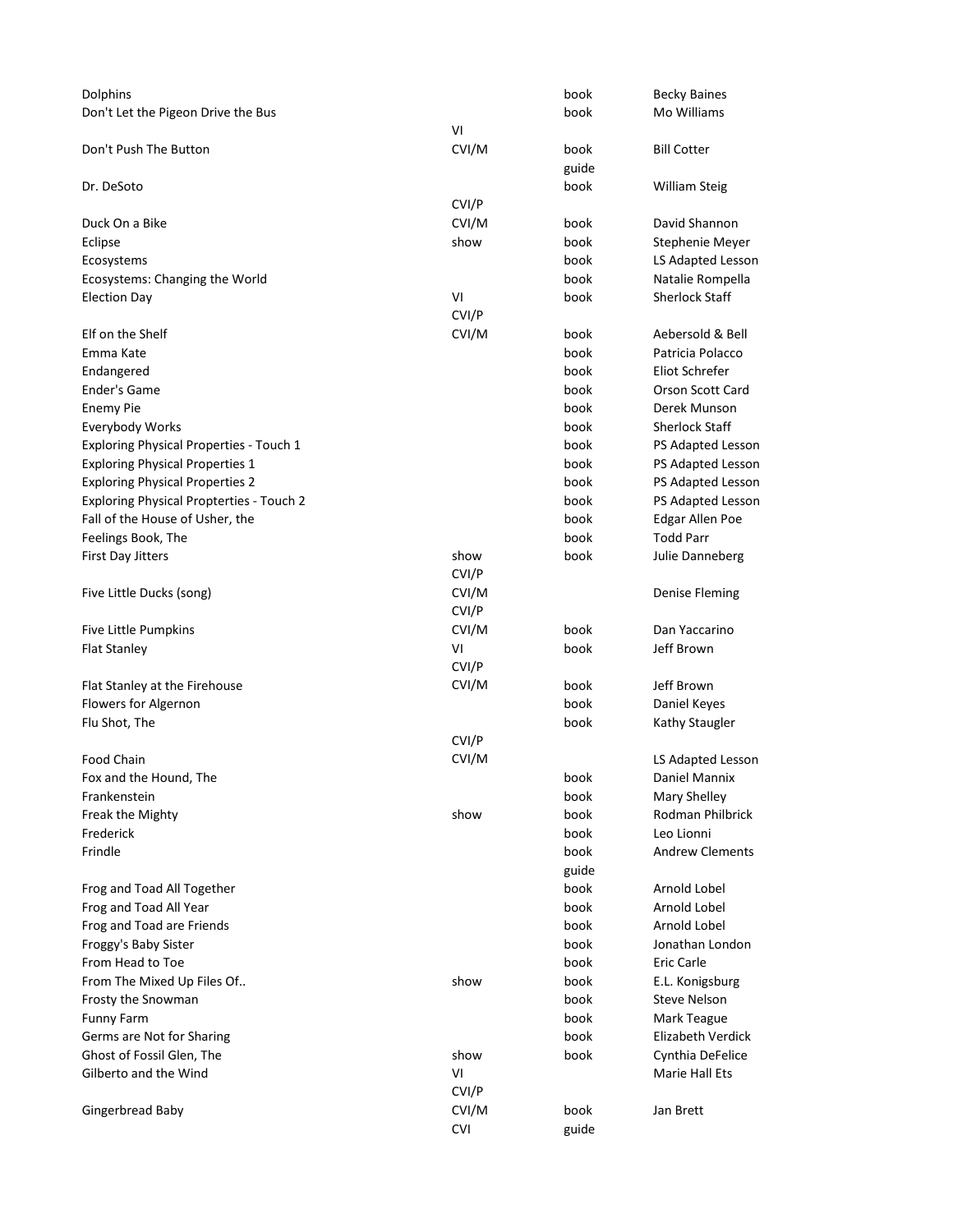| <b>Gingerbread Cowboy</b>                    |            | book  | Janet Squires           |
|----------------------------------------------|------------|-------|-------------------------|
| Gingerbread Girl                             |            | book  | Lisa Campbell           |
| <b>Gingerbread Girl Goes Animal Crackers</b> |            | book  | Lisa Campbell           |
| Giraffes Can't Dance                         |            | book  | Giles Andreae           |
| Giver, The                                   | show       | book  | Lois Lowry              |
| Giving Tree, The                             | show       | book  | Shel Silverstein        |
|                                              | CVI/P      |       |                         |
|                                              | CVI/M      |       |                         |
| Glasses for DW                               | VI         | book  | Marc Brown              |
|                                              | CVI/P      |       |                         |
| Go Away Big Green Monster                    | CVI/M      | book  | Ed Emberley             |
|                                              |            | guide |                         |
| Go Dog Go                                    |            | book  | P.D. Eastman            |
| God Gave Us You                              |            | book  | Lisa T. Bergren         |
| Golden Egg                                   | show       | book  | Margaret Wise Brown     |
| Golden Rule, The                             |            | book  | Stan Berenstain         |
| Goldie Locks and the 3 Bears                 |            | book  | Jan Brett               |
| Goodnight Moon                               | show       | book  | Margaret Wise Brown     |
|                                              | CVI/P      |       |                         |
|                                              | CVI/M      |       |                         |
| Goodnight Train, The                         |            | book  | Joan Sobel              |
| Gorillas                                     |            | book  | LS Adapted Lesson       |
| Grand Escape, The                            |            | book  | Phyllis Reynolds Naylor |
| Great Brain, The                             |            | book  | John D. Fitzgerald      |
|                                              | CVI/P      |       |                         |
| Great Gatsby, The                            | CVI/M      | book  | F. Scott Fitzgerald     |
|                                              |            | guide |                         |
| Green Eggs and Ham                           |            | book  | Dr. Seuss               |
|                                              |            | guide |                         |
|                                              | CVI/P      |       |                         |
| Grouchy Ladybug                              | CVI/M      |       | Eric Carle              |
| Hailstones & Halibut Bones                   |            | book  | Mary O'Neill            |
| Hands are not for Hitting                    | VI         | book  | Martine Agassi          |
| Hansel & Gretel                              |            | book  | <b>Brothers Grimm</b>   |
| <b>Happy Dreamer</b>                         |            | book  | Peter Reynolds          |
| Happy Hedgehog                               |            | book  | <b>Marcus Pfister</b>   |
| Harold and the Purple Crayon                 |            | book  | Crockett Johnson        |
| Harry's House                                |            | book  | Angela Shelf Medearis   |
| Hatchet                                      | show       | book  | Gary Paulsen            |
| <b>Heat Energy</b>                           |            | book  | PS Adapted Lesson       |
| Heidi                                        |            | book  | Johanna Spryi           |
| Henry and Mudge and the Big Sleepover        |            | book  | Cynthia Rylant          |
| Henry and Mudge and the Forever Sea          |            | book  | Cynthia Rylant          |
| Henry and Mudge and the Starry Night         |            | book  | Cynthia Rylant          |
| Henry and the Cannon                         |            | book  | Don Brown               |
| Hiccupotamus                                 |            | book  | Aaron Zenz              |
| Hobbit, The                                  |            | book  | J. R. Tolkein           |
| Holes                                        | show       | book  | Louis Sachar            |
| Holiday Handwriting School, The              |            | book  | Robin Pulver            |
| Hooray for Fly Guy                           | show       | book  | <b>Tedd Arnold</b>      |
|                                              | CVI/P      |       |                         |
| House for Hermit Crab                        | CVI/M      | book  | Eric Carle              |
| How the Government Works                     |            | book  | <b>Sherlock Staff</b>   |
| How the Grinch Stole Christmas               | show       |       | Dr. Seuss               |
| How Many                                     | <b>CVI</b> |       | <b>Sherlock Staff</b>   |
| Hunger Games, The                            | show       | book  | <b>Suzanne Collins</b>  |
| I Am Enough                                  |            | book  | Grace Byers             |
|                                              |            |       |                         |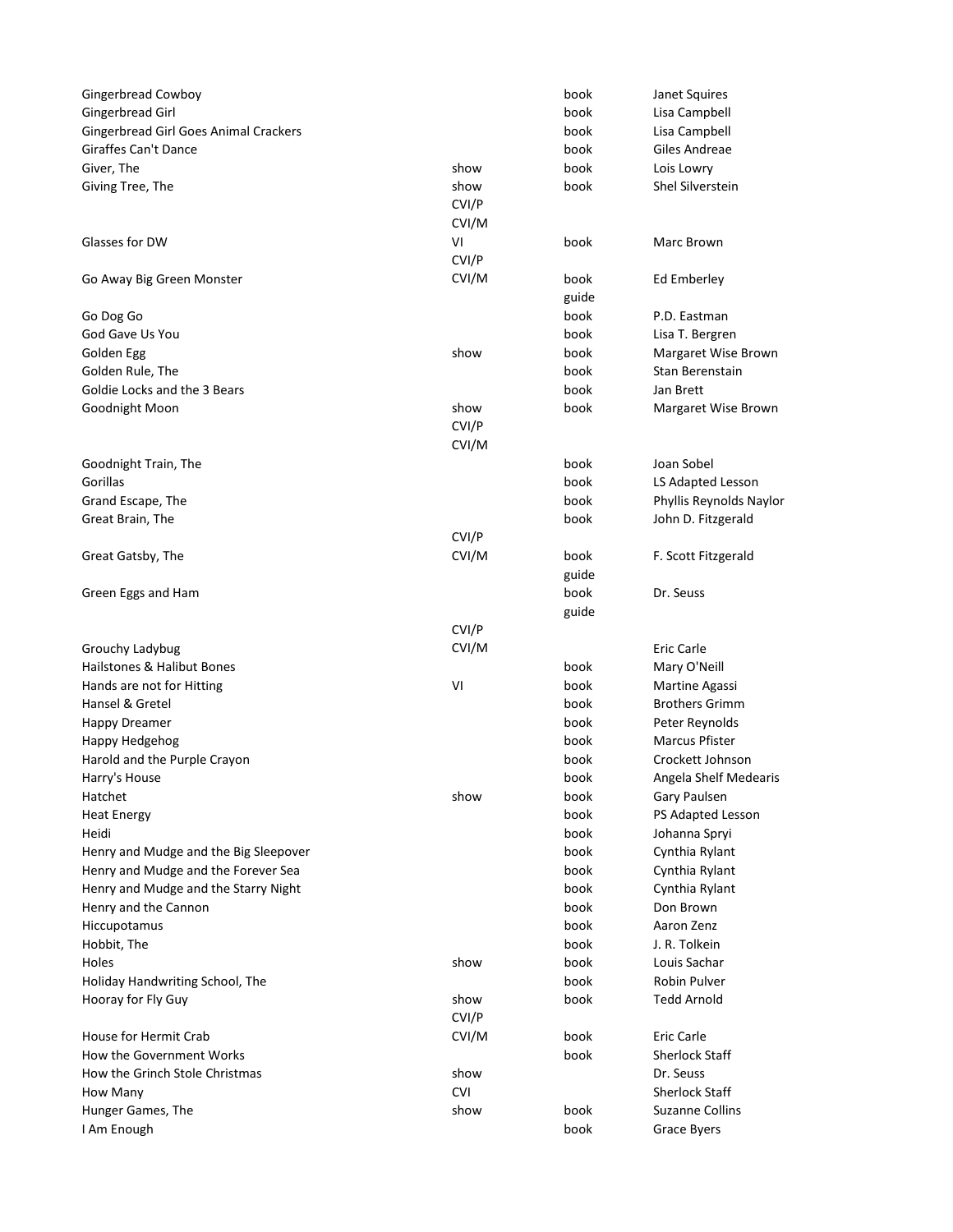| I Am Lebron James                            |       | book  | <b>Grace Norwich</b>         |
|----------------------------------------------|-------|-------|------------------------------|
| I Heard Said the Bird                        |       | book  | <b>Polly Berrien Berends</b> |
| I Love You, Stinky Face                      |       | book  | Lisa McCourt                 |
| I Really Absolutely Must Have Glasses        |       | book  | Charlie & Lola               |
| I Went Walking                               |       | book  | Sue Williams                 |
| If You Give a Cat a Cupcake                  |       | book  | Laura Numeroff               |
| If You Give a Dog a Donut                    |       | book  | Laura Numeroff               |
|                                              |       | guide |                              |
| If You Give a Moose a Muffin                 |       | book  | Laura Numeroff               |
|                                              |       | guide |                              |
| If You Give a Mouse A Cookie                 |       | book  | Laura Numeroff               |
|                                              |       | guide |                              |
| If You Give a Pig a Pancake                  | show  | book  | Laura Nureroff               |
|                                              |       | guide |                              |
| If You Give a Pig a Party                    |       | book  | Laura Numeroff               |
| If You Take a Mouse to School                |       | book  | Laura Numeroff               |
| If You Take a Mouse to the Movies            |       | book  | Laura Numeroff               |
|                                              | CVI/P |       |                              |
| If You're Happy and You Know It (song)       | CVI/M |       | Datia Ben Dor                |
|                                              | CVI/P |       |                              |
|                                              | CVI/M |       |                              |
| In Daddy's Arms I am tall                    |       |       | Javaka Steptoe               |
| Inch by Inch                                 |       | book  | Leo Lionni                   |
| Indian in the Cupboard, The                  |       | book  | Lynne Reid Banks             |
| Insects                                      |       | book  | LS Adapted Lesson            |
| Invisible Boy                                |       | book  | Patrice Barton               |
| Island of the Blue Dolphins                  | show  | book  | Scott O'Dell                 |
|                                              | CVI/P |       |                              |
| Itsy-Bitsy Spider (song)                     | CVI/M |       |                              |
| Jack and the Beanstalk                       |       | book  |                              |
| James and the Giant Peach                    |       | book  | Roald Dahl                   |
| Journey to Space                             |       | book  | <b>ESS Adapted Lesson</b>    |
| Judy Moody was in a Mood                     |       | book  | Megan McDonald               |
| Jumanji                                      | show  | book  | Chris Van Allsburg           |
|                                              | VI    | guide |                              |
| Jungle Book Jungle Friends                   |       | book  | <b>Bendon Books</b>          |
| Junie B. Jones Almost a Flower Girl          |       | book  | Barbara Park                 |
| Junie B. Jones and the Mushy Gushy Valentime |       | book  | Barbara Park                 |
| Junie B. Jones and the Smelly Bus            |       | book  | Barbara Park                 |
| Junie B. Jones Has a Monster Under Her Bed   |       | book  | Barbara Park                 |
| Junie B. Jones Is Captain Field Day          |       | book  | Barbara Park                 |
| Just Juice                                   |       | book  | Karen Hesse                  |
| Keep Clean                                   |       | book  | Katie S. Bagley              |
| Kidnapping of Christina Lattimore, The       | show  | book  | Joan Lowery Nixon            |
| King and the Oobleck, The                    |       | book  | Dr. Seuss                    |
| Kissing Hand, The                            |       | book  | Audrey Penn                  |
| Kitchen Safety                               |       | book  | <b>Sherlock Staff</b>        |
| Knuffle Bunny                                |       | book  | Mo Willems                   |
| Last Stop on Market Street                   |       | book  | Matt de la Pena              |
| Leo the Late Bloomer                         |       | book  | Robert Kraus                 |
| Leon and Bob                                 |       | book  | Simon James                  |
|                                              |       |       |                              |
| Life of Antoni Gaudi, The                    |       | book  | Rachel Victor Rodriguez      |
| Lifetimes (explaining death)                 |       | book  | Bryan Mellonie               |
| Lion King, The                               |       | book  | <b>Walt Disney</b>           |
| Lion, Witch, and Wardrobe, The               |       | book  | C. S. Lewis                  |
| Little Blue Little Yellow                    |       | book  | Leo Lionni                   |
| Little Blue Truck                            |       | book  | Alice Schertle               |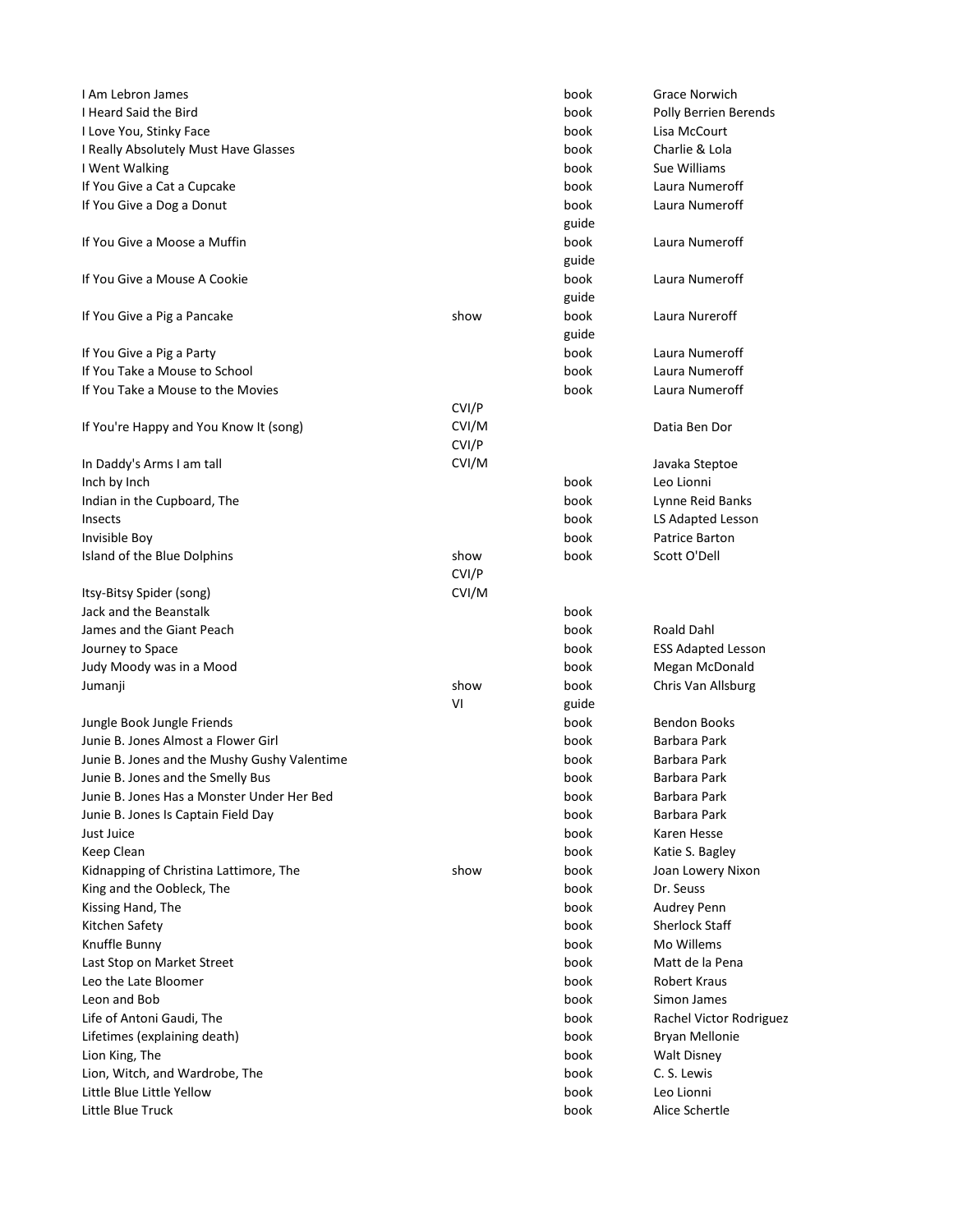|                                                    | CVI/P |               |                                 |
|----------------------------------------------------|-------|---------------|---------------------------------|
| Little Cloud                                       | CVI/M | book          | Eric Carle                      |
| Little Engine that Could, The                      |       | book          | <b>Watty Piper</b>              |
| Little House, The                                  |       | book          | Virginia Lee Burton             |
|                                                    | CVI/P |               |                                 |
| Little Mouse, Strawberry, and Bear                 | CVI/M |               | Don and Audrey Wood             |
| Little Mouse's Painting                            |       | book          | Diane Wolkstein                 |
| Little Old Lady Who Wasn't Afraid Of Anything, The | show  | book          | Linda L. Williams               |
|                                                    | CVI/P |               |                                 |
|                                                    | CVI/M | guide         |                                 |
| Little Red Hen, The                                |       | book          | Paul Galdone                    |
| Little Red Riding Hood                             |       | book          | Trina Schart Hyman              |
| Little Sister                                      |       | book          | Kathleen N. Daly                |
| Little Women                                       | show  | book          | Louisa May Alcott               |
|                                                    | CVI/P |               |                                 |
| Living/non Living                                  | CVI/M |               | LS Adapted Lesson               |
|                                                    | CVI/P |               |                                 |
| Living things need water                           | CVI/M |               | Bobbie Kalman                   |
| Llama Llama Misses Mama                            |       | book          | Anna Dewdney                    |
| Llama Llama Time To Share                          |       | book          | Anna Dewdney                    |
| Looking Out for Sarah                              |       | book          | Glenna Lang                     |
| Lorax, The                                         |       | book          | Dr. Suess                       |
| Loser                                              |       | book          | Jerry Spinelli                  |
| Lost Egg, The                                      |       | book          | Judie McEwen                    |
| Love You Forever                                   |       | book          | <b>Robert Munsch</b>            |
| Luckiest Leprechaun, The                           | VI    | book          | Justine Korman                  |
| Lucy the Magnificent                               |       | book          | Damian Morgan                   |
| Luna and the Big Blur                              | VI    | book          | <b>Shirley Day</b>              |
| MacBeth                                            | show  | book          | William Shakespeare             |
|                                                    | CVI/P |               |                                 |
| Madeline                                           | CVI/M | book          | Ludwig Bemelmans                |
| Madeline's Rescue                                  |       | book          | Ludwig Bemelmans                |
| Maggie the Moomaid                                 |       | book          | Rachel Terlop                   |
| Magic Treehouse: Dinosaurs Before Dark, The        |       | book          | Mary Pope Osborne               |
| Magic Treehouse: Dolphins at Daybreak, The         |       | book          | Mary Pope Osborne               |
| Magnets                                            |       | book          | PS Adapted Lesson               |
| Maisy's Bedtime                                    | VI    | book          | Lucy Cousins                    |
| Make Way for Ducklings                             | VI    | book          | Robert McCloskey                |
| Martin Luther King/I Had a Dream                   | show  | book          | Martin Luther King              |
| <b>Matching Organisms</b>                          |       | book          | LS Adapted Lesson               |
| Matilda                                            |       | book          | Roald Dahl                      |
| Max's Dragon Shirt                                 | CVI   | guide         | <b>Rosemary Wells</b>           |
| MeJane                                             | show  | book          | Patrick McDonnell               |
| Mealworm Lifecycle                                 |       | book          | LS Adapted Lesson               |
| <b>Memorial Day</b>                                |       | book          | Sherlock Staff                  |
| Mercy Watson to the Rescue                         |       | book          | Kate DiCamillo                  |
| Mike and Tony: Best Friends                        |       | book          | Harriet Ziefert                 |
| <b>Millions of Cats</b>                            |       | book          | Wanda Gag                       |
| Minerals                                           |       | book          | <b>ESS Adapted Lesson</b>       |
| Miss Nelson is Missing                             |       | book          | Harry Allard and James Marshall |
| Missing Math: A Numbers Mystery                    |       | book          |                                 |
|                                                    |       |               | Loreen Leedy                    |
| Mitten, The                                        |       | book<br>guide | Jan Brett                       |
| Moby Dick                                          |       | book          | Herman Melville                 |
|                                                    |       |               |                                 |
| Monster Mama                                       |       | book          | Liz Rosenberg                   |
| Moongame                                           |       | book          | Frank Asch                      |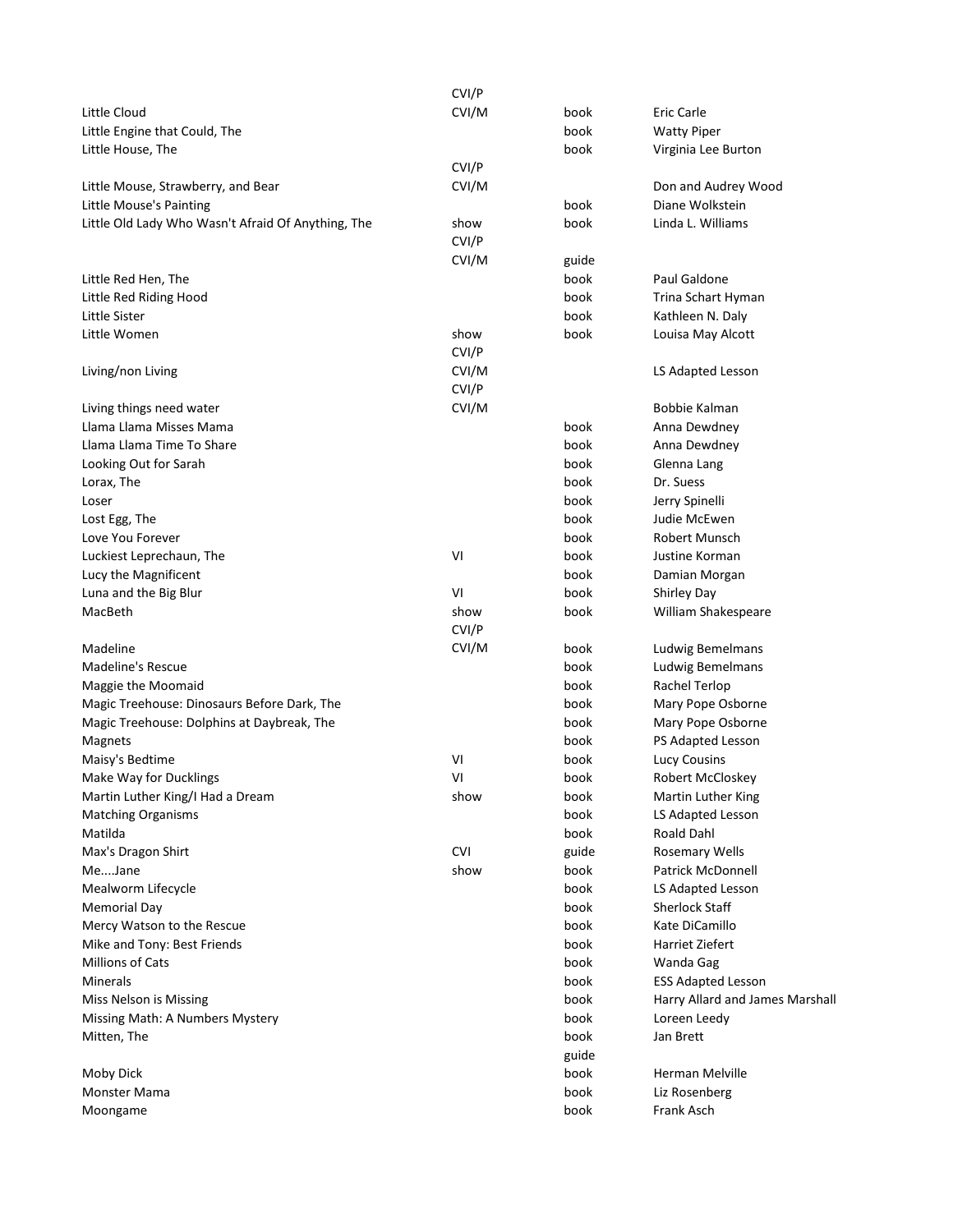|                                       | CVI/P |             |                             |
|---------------------------------------|-------|-------------|-----------------------------|
| Motion                                | CVI/M |             | PS Adapted Lesson           |
| Mouse On a Motorcycle                 |       | book        | <b>Beverly Cleary</b>       |
| <b>Mouse Paint</b>                    |       | book        | Ellen Stoll Walsh           |
| Moving Into Your First Apartment      |       | book        | <b>Sherlock Staff</b>       |
| Mr. Peabody's Apples                  |       | book        | Madonna                     |
| Mrs. Claus                            |       | book        | Penny Ives                  |
| Mufaro's Beautiful Daughters          |       | book        | John Steptoe                |
| My Brother Sam is Dead                |       | book        | C. and J.L. Collier         |
| My Life, My Health-GET SET            |       | book        | Sherlock Staff/RIDOH        |
| My Life, My Health-GO                 |       | book        | Sherlock Staff/RIDOH        |
| My Life, My Health-READY              |       | book        | Sherlock Staff/RIDOH        |
|                                       | CVI/P |             |                             |
| My Name is Yoon                       | CVI/M | book        | <b>Helen Recovits</b>       |
| My School - ELED version              |       | book        | <b>Sherlock Staff</b>       |
|                                       |       | (WORD only) |                             |
| My School - HS version                |       | book        | <b>Sherlock Staff</b>       |
|                                       |       | (WORD only) |                             |
| Name Jar, The                         | VI    | book        | Yansook Choi                |
|                                       | CVI/P |             |                             |
| Napping House, The                    | CVI/M | book        | Audrey Wood                 |
| Nate the Great and the Tardy Tortoise |       | book        | the Sharmats                |
|                                       | CVI/P |             |                             |
| Nearsighted Giraffe, The              | CVI/M | book        | A.H. Benjamin               |
| Night                                 |       | book        | Elie Wiesel                 |
| Night Before Christmas, The           | show  | book        | Major Henry Livingston, Jr. |
|                                       | CVI/P |             |                             |
|                                       | CVI/M |             |                             |
| No David                              |       | book        | David Shannon               |
| No More Jumping on the Bed            |       | book        | <b>Tedd Arnold</b>          |
| Noah Chases the Wind                  |       | book        | Michelle Worthington        |
| Number the Stars                      |       | book        | Lois Lowry                  |
| Nutcracker, The                       |       | book        | E.L.A. Hoffman              |
|                                       | CVI/P |             |                             |
| Oceans                                | CVI/M |             | <b>ESS Adapted Lesson</b>   |
| Odd Velvet                            |       | book        |                             |
| Odyssey, The                          | show  | book        | Homer                       |
| Of Mice and Men                       |       | book        | John Steinbeck              |
| Oh, the Places you will Go!           |       | book        | Dr. Seuss                   |
|                                       | CVI/P |             |                             |
| Old Bear                              | CVI/M |             | Jane Hissey                 |
|                                       | CVI/P |             |                             |
| Old MacDonald (song)                  | CVI/M |             | Thomas d'Urfey              |
| <b>Oliver Twist</b>                   |       | book        | <b>Charles Dickens</b>      |
| On My Honor                           |       | book        | <b>Marion Dane</b>          |
| On the Night you were Born            |       | book        | Nancy Tillman               |
| Once A Mouse                          |       | book        | Marcia Brown                |
| One Dark Night                        | VI    | book        | <b>Hazel Hutchins</b>       |
| One of These is not like the Other    | show  |             | <b>Barney Saltzberg</b>     |
| One Snowy Night                       | VI    | book        | M. Christina Butler         |
| Oscar and the Cricket                 |       | book        | <b>Geoff Waring</b>         |
| Outsiders, The                        |       | book        | S. E. Hinton                |
|                                       | VI    | book        | Jane Yolen                  |
| Owl Moon                              |       |             |                             |
| Paper Bag Princess                    |       | book        | Robert Munsch               |
| Paul Bunyan                           |       | book        | Steven Kellogg              |
| Penguin on Vacation                   |       | book        | Salina Yoon                 |
| Penny Pot, The                        |       | book        | <b>Stuart Murphy</b>        |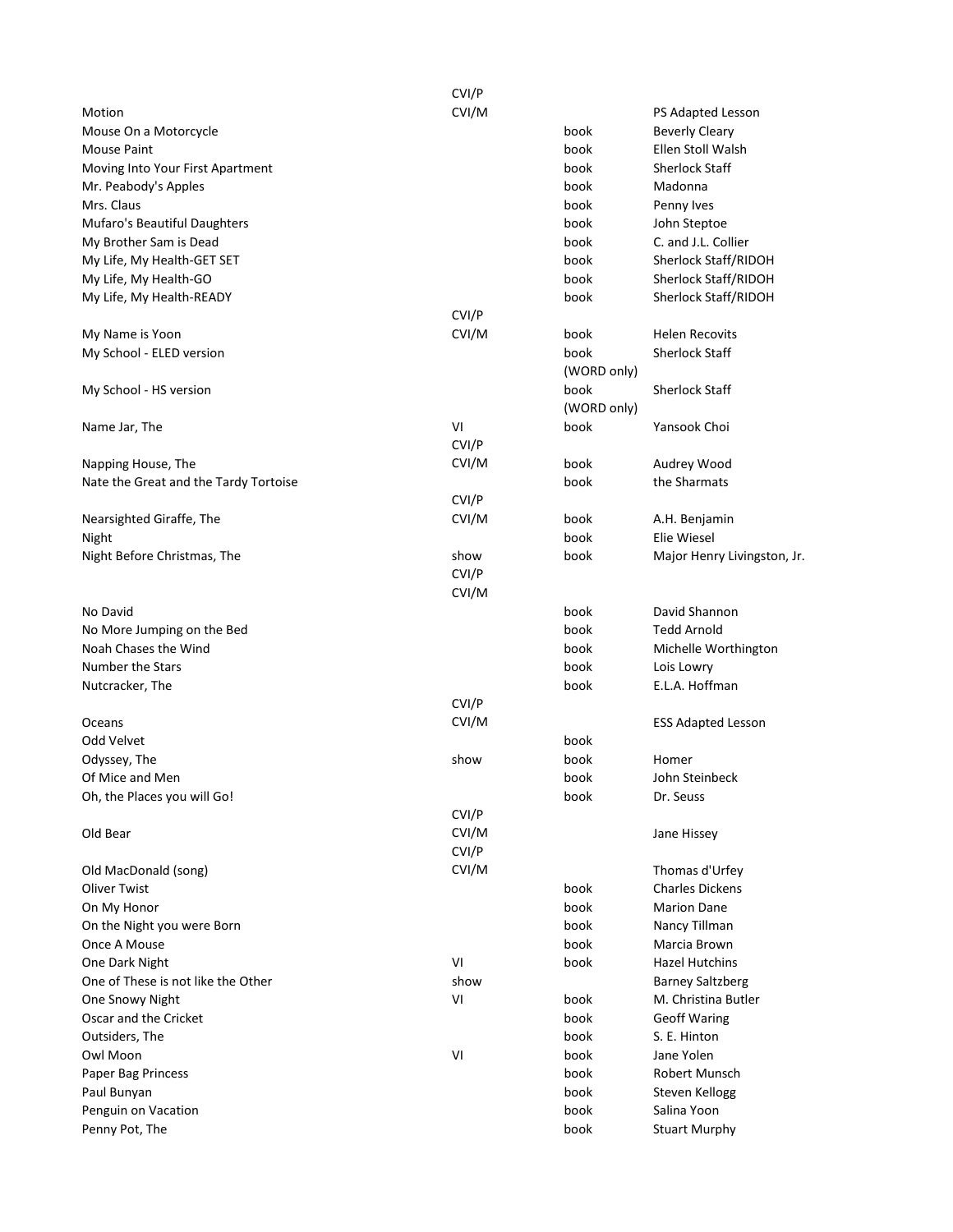| Pete the Cat                                 |       | book          | James Dean                |
|----------------------------------------------|-------|---------------|---------------------------|
| Peter's Chair                                |       | book          | Ezra Jack Keats           |
| <b>Physical Changes</b>                      |       | book          | PS Adapted Lesson         |
|                                              | CVI/P |               |                           |
| Picky Eater                                  | CVI/M |               | <b>Betty Parkinson</b>    |
| Piggy Wig                                    |       | book          | Jane E. Gerver            |
| Pinkalicious                                 |       | book          | Victoria & Elizabeth Kann |
| Pinocchio                                    |       | book          | Lane Smith                |
| Pip and Squeak                               |       | book          | Ian Schoenherr            |
| Planning a Dinner Party                      |       | book          | <b>Sherlock Staff</b>     |
|                                              | CVI/P |               |                           |
| Play with Me                                 | CVI/M | guide         | <b>Marie Hallets</b>      |
| Polar Bear Polar Bear What Do You Hear?      |       | book          | Bill Martin, Jr.          |
| <b>Polar Express</b>                         | show  | book          | Chris Van Allsburg        |
| Pooh's Christmas/The Merry Christmas Mystery |       | book          | Beth Birney               |
| Possum Magic                                 |       | book          | Mem Fox                   |
| Pride & Prejudice                            | show  | book          | Jane Austen               |
| Princess & the Pea, The                      |       |               |                           |
|                                              |       | book          |                           |
| <b>Princess Peepers</b>                      |       | guide         | Pam Galvert               |
| Puberty: As Boys Get Older                   |       | book          |                           |
| Puberty: As Girls Get Older                  |       | book          |                           |
| R is for RI Red                              | show  | book          | Mark Allio                |
| <b>Rabbits and Raindrops</b>                 | VI    |               | Jim Arnosky               |
| Rainbow Fish                                 | show  | book          | <b>Marcus Pfister</b>     |
|                                              | CVI/P |               |                           |
| Ramps are Everywhere                         | CVI/M |               | PS Adapted Lesson         |
| Reptiles                                     |       | book          | LS Adapted Lesson         |
| Riddles and Jokes                            |       | book          |                           |
| Robert and the Rocket                        |       | book          | Lieesa Waldron            |
| Robin Hood                                   | show  | book          |                           |
|                                              | CVI/P |               |                           |
| <b>Rock Properties</b>                       | CVI/M |               | <b>ESS Adapted Lesson</b> |
|                                              | CVI/P |               |                           |
| Rockin Rocks                                 | CVI/M |               | <b>ESS Adapted Lesson</b> |
| Rocks 1                                      |       | book          | <b>ESS Adapted Lesson</b> |
| Rocks <sub>2</sub>                           |       | book          | <b>ESS Adapted Lesson</b> |
| Roller Coaster                               |       | book          | Marla Frazee              |
| Romeo & Juliet                               | show  | book          | William Shakespeare       |
| Room on the Broom                            | VI    | book          | Julia Donaldson           |
|                                              |       |               |                           |
|                                              |       | guide<br>book |                           |
| Runaway Bunny, The                           |       |               | Margaret Wise Brown       |
| Sally Goes To the Farm                       |       | book          | Stephen Huneck            |
| Sandwich Swap, The                           |       | book          | HMS Queen Rania of Jordan |
| Sarah Plain and Tall                         |       | book          | Scott O'Dell              |
| Scrap Doll, The                              |       | book          | Lil Rosenberg             |
| Secret Garden, The                           | show  | book          | Frances Hodgson Burnett   |
| Seed Folks, The                              |       | book          | Paul Fleischman           |
| <b>She Persisted</b>                         |       | book          | Chelsea Clinton           |
| Sheila Rae the Brave                         | show  | book          | <b>Kevin Henkes</b>       |
| Sign of the Beaver                           |       | guide         |                           |
| Simple Machines                              |       | book          | PS Adapted Lesson         |
| Sing To the Stars                            | VI    | book          | Mary Brigid Barrett       |
| Sleep Well                                   |       | book          | Peter F. Neumeyer         |
| Sleepy Mr. Sloth                             |       | book          | Paul Kennedy              |
| Snail and Whale                              |       | book          | Julia Donaldson           |
| Snow Bunny's Christmas Gifts                 |       | book          | Rebecca Harry             |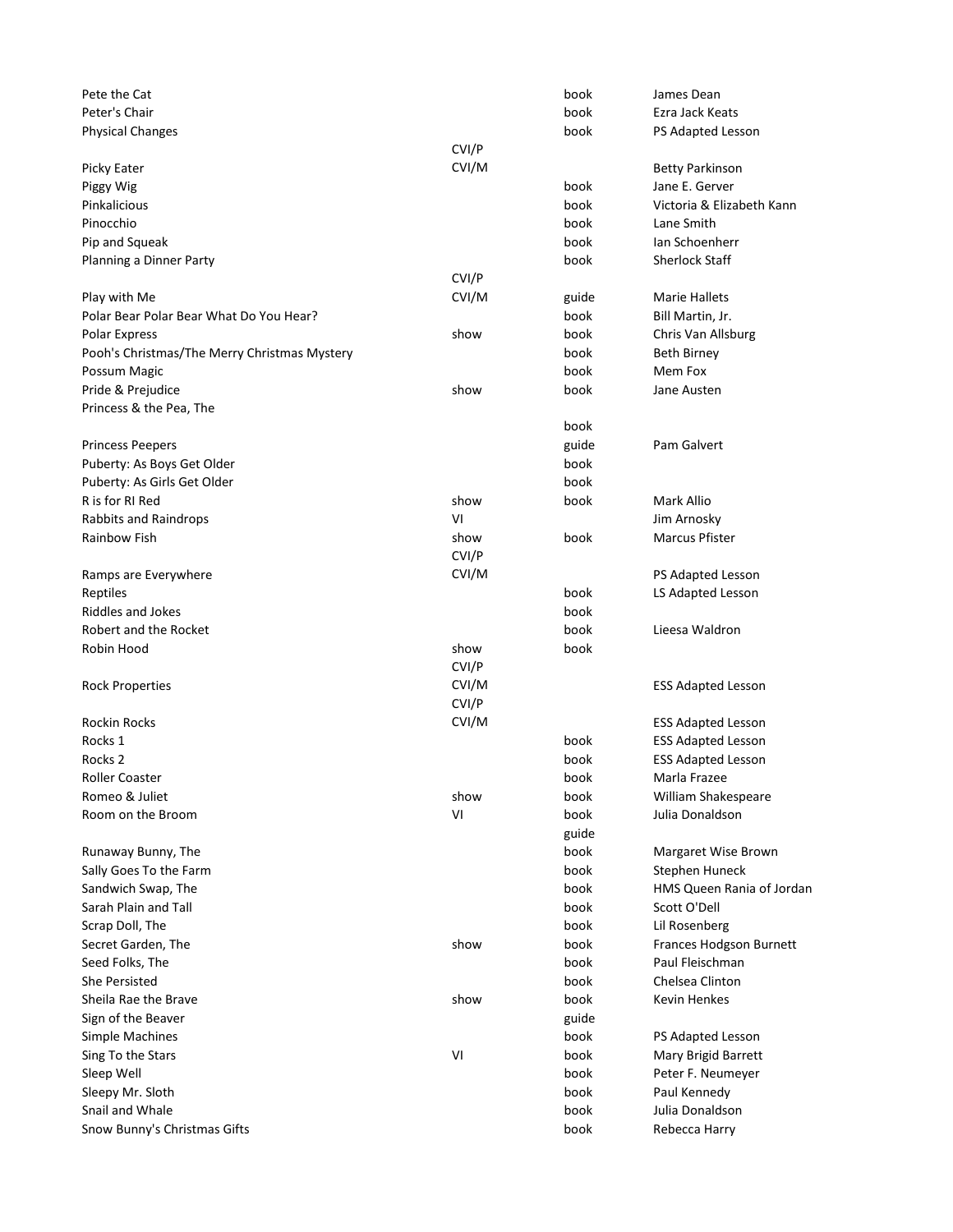| Snow Day                                        |       | book  | Margaret McNamara         |
|-------------------------------------------------|-------|-------|---------------------------|
| Snow Globe Family, the                          |       | book  | O'Conner & Schlinder      |
| Snow White                                      |       | book  | <b>Brothers Grimm</b>     |
| Snowflake Bentley                               |       | book  | Jacqueline Briggs         |
|                                                 | CVI/P |       |                           |
| Snowmen at Christmas                            | CVI/M |       | Caralyn Buehner           |
| Snowy Day                                       | show  |       |                           |
|                                                 | CVI/P |       |                           |
|                                                 | CVI/M | book  | Ezra Jack Keats           |
|                                                 |       | guide |                           |
| Snowy Night                                     | VI    |       | M. Christina Butler       |
| Socks                                           | VI    | book  | <b>Beverly Cleary</b>     |
| Solar Eclipse                                   |       | book  | <b>Sherlock Staff</b>     |
| Solar Energy Book, The                          |       | book  | <b>Sherlock Staff</b>     |
| <b>Something Upstairs</b>                       |       | book  | Avi                       |
| Sometimes I'm Bombaloo                          |       | book  | Rachel Vail               |
| Sound Energy                                    |       | book  | <b>ESS Adapted Lesson</b> |
| Sounder                                         |       | book  | William H. Armstrong      |
|                                                 |       | guide |                           |
|                                                 | CVI/P |       |                           |
| Squirrels Leap, Squirrels Sleep                 | CVI/M | guide | <b>April Pulley Sayre</b> |
| Stand Tall Molly Lou Melon                      | show  |       | Patty Lovell              |
| Star Girl                                       |       | book  | Jerry Spinelli            |
| Stellaluna                                      |       | book  | Janelle Cannon            |
| <b>Stone Soup</b>                               |       | book  | Ann McGovern              |
|                                                 |       | guide |                           |
| <b>Stormy Night</b>                             |       | book  | Salina Yoon               |
| Story of Babaji, The                            |       | book  | Helen Bannerman           |
| Strega Nona                                     | VI    | book  | Tomie DePaola             |
|                                                 | CVI/P |       |                           |
| Summer of Monkeys                               | CVI/M | book  | <b>Wilson Rawls</b>       |
|                                                 |       | guide |                           |
| Sun, The                                        |       | book  | <b>ESS Adapted Lesson</b> |
| Swimmy                                          |       | book  | Leo Lionni                |
| Sylvester and the Magic Pebbles                 |       | book  | William Steig             |
| Tales of a Fourth Grade Nothing                 |       | book  | Judy Blume                |
| Teacher From the Black Lagoon                   |       | book  | Mike Haler                |
| Ten Timid Ghosts                                |       | book  | Jennifer O'Connell        |
| Thankful Book, The                              |       | book  | <b>Todd Parr</b>          |
|                                                 | CVI/P |       |                           |
| Thanksgiving Feast (song)                       | CVI/M |       |                           |
| The Rabbit Listened                             |       | book  | Cori Doerrfeld            |
|                                                 | CVI/P |       |                           |
| There Was a Cold Lady Who Swallowed Some Snow   | CVI/M | book  | Lucille Colandro          |
| There Was an Old Lady Who Swallowed a Bat       |       | book  | Lucille Colandro          |
| There Was an Old Lady Who Swallowed a Bell      | show  | book  | Lucille Colandro          |
|                                                 | CVI/P |       |                           |
|                                                 | CVI/M |       |                           |
|                                                 | CVI/P |       |                           |
| There Was an Old Lady Who Swallowed a Chick     | CVI/M | book  | Lucille Colandro          |
|                                                 | CVI/P |       |                           |
| There Was an Old Lady Who Swallowed a Clover    | CVI/M |       |                           |
| There Was an Old Lady Who Swallowed a Fly       | show  | book  | Lucille Colandro          |
|                                                 | CVI/P |       |                           |
| There Was an Old Lady Who Swallowed Some Leaves | CVI/M | book  | Lucille Colandro          |
|                                                 | CVI/P |       |                           |
| Things that Move                                | CVI/M |       | PS Adapted Lesson         |
|                                                 |       |       |                           |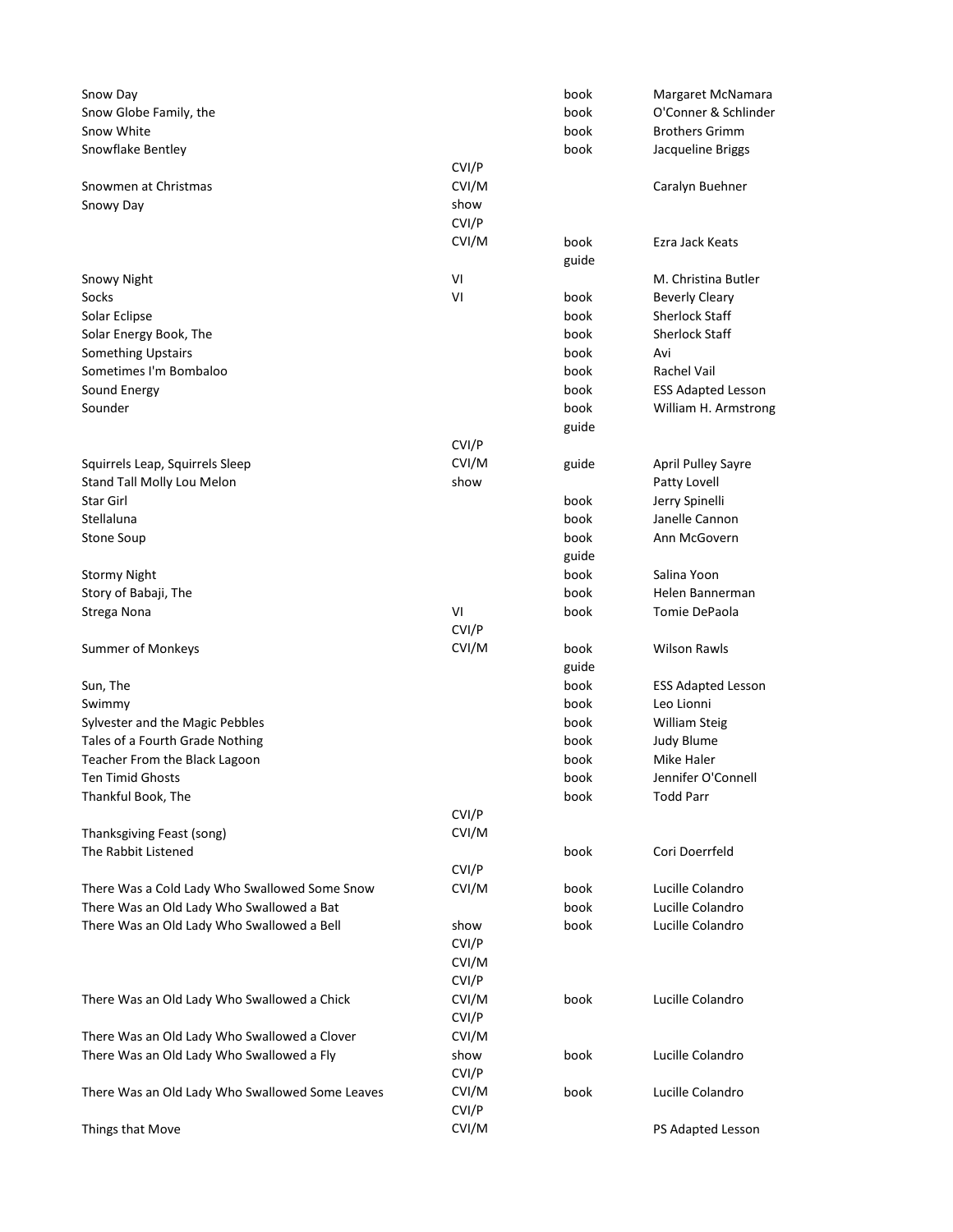| <b>Thomas Snowsuit</b>                   |            | book  | R. Munsch                   |
|------------------------------------------|------------|-------|-----------------------------|
|                                          | CVI/P      |       |                             |
| <b>Those Shoes</b>                       | CVI/M      | book  | <b>Maribeth Boelts</b>      |
| Three Little Pigs                        | show       | guide |                             |
|                                          | CVI/P      |       |                             |
|                                          | CVI/M      |       |                             |
| Three Questions, The                     |            | book  | Leo Tolstoy                 |
| Time for Bed                             | <b>CVI</b> |       | Mem Fox                     |
| Tiny Seed, The                           |            | book  | Eric Carle                  |
|                                          |            | guide |                             |
| To Kill a Mockingbird                    | show       | book  | Harper Lee                  |
| Tom Sawyer                               |            | book  | Mark Twain                  |
| <b>Too Many Tamales</b>                  |            | book  | Gary Soto                   |
| Too Many Toys                            |            | book  | Stan Berenstein             |
| Too Much Birthday                        | show       | book  | Stan Berenstein             |
|                                          | CVI/P      |       |                             |
| Too Much Junk Food                       | CVI/M      | book  | Stan Berenstein             |
| <b>Transition Workbook</b>               |            | book  | <b>Sherlock Staff</b>       |
| True Story of the Three Little Pigs, The |            | book  | Jon Scieszka                |
| Twilight                                 |            | book  | Stephenie Meyer             |
| Ugly Vegetables, The                     | show       | guide | Grace Lin                   |
| Vacation Under a Volcano                 | show       | book  | Mary Pope Osborne           |
| Velveteen Rabbit, The                    |            | book  | <b>Margery Williams</b>     |
| Very Busy Spider, The                    | show       | book  | <b>Eric Carle</b>           |
|                                          |            | guide |                             |
|                                          |            | book  |                             |
| Very Hungry Caterpillar, The             | show       | guide | Eric Carle                  |
| Very Special Critter                     |            | book  | Mercer Mayer                |
| Walk Two Moons                           |            | book  | Sharon Creech               |
| Walking Through the Jungle               |            | book  | Debbie Harter               |
|                                          | CVI/P      |       |                             |
| Walking Through the Jungle (song)        | CVI/M      |       |                             |
| War With Grampa, The                     |            | book  | <b>Richard Kimmel Smith</b> |
| Water                                    |            | book  | LS Adapted Lesson           |
| Water Cycle                              |            | book  | <b>ESS Adapted Lesson</b>   |
|                                          | CVI/P      |       |                             |
| Weather                                  | CVI/M      |       | <b>ESS Adapted Lesson</b>   |
| Wemberly Worried                         |            | book  | Kevin Henkes                |
| Whales                                   |            | book  | LS Adapted Lesson           |
| What a Wonderful World                   |            | book  | <b>Bob Thiele</b>           |
| What Do You Do With an Idea?             |            | book  | Kobi Yamada                 |
|                                          | CVI/P      |       |                             |
| Wheels on the Bus (song)                 | CVI/M      |       | Verna Hills                 |
| When Someone Dies                        |            | book  | Sherlock Staff              |
| When Will it Snow?                       |            | book  | Kathryn White               |
| Where the Mountain Meets the Moon        |            | book  | Grace Lin                   |
| Where the Red Fern Grows                 | VI         | book  | <b>Wilson Rawls</b>         |
|                                          |            | LG    |                             |
| Where the Wild Things Are                | show<br>VI | book  | Maurice Sendak              |
| Whistle for Willie                       |            | book  | Ezra Jack Keats             |
| Who Knew There'd Be Ghosts?              |            | book  | <b>Bill Brittain</b>        |
| Whose Life Is It Anyway?                 |            | book  | <b>Sherlock Staff</b>       |
| Why?                                     |            | book  | Nicolai Popov               |
|                                          | CVI/P      |       |                             |
| Wind Blew, The                           | CVI/M      | book  | Pat Hutchins                |
| Wind in the Willows, The                 |            | book  | Kenneth Grahame             |
|                                          |            |       |                             |